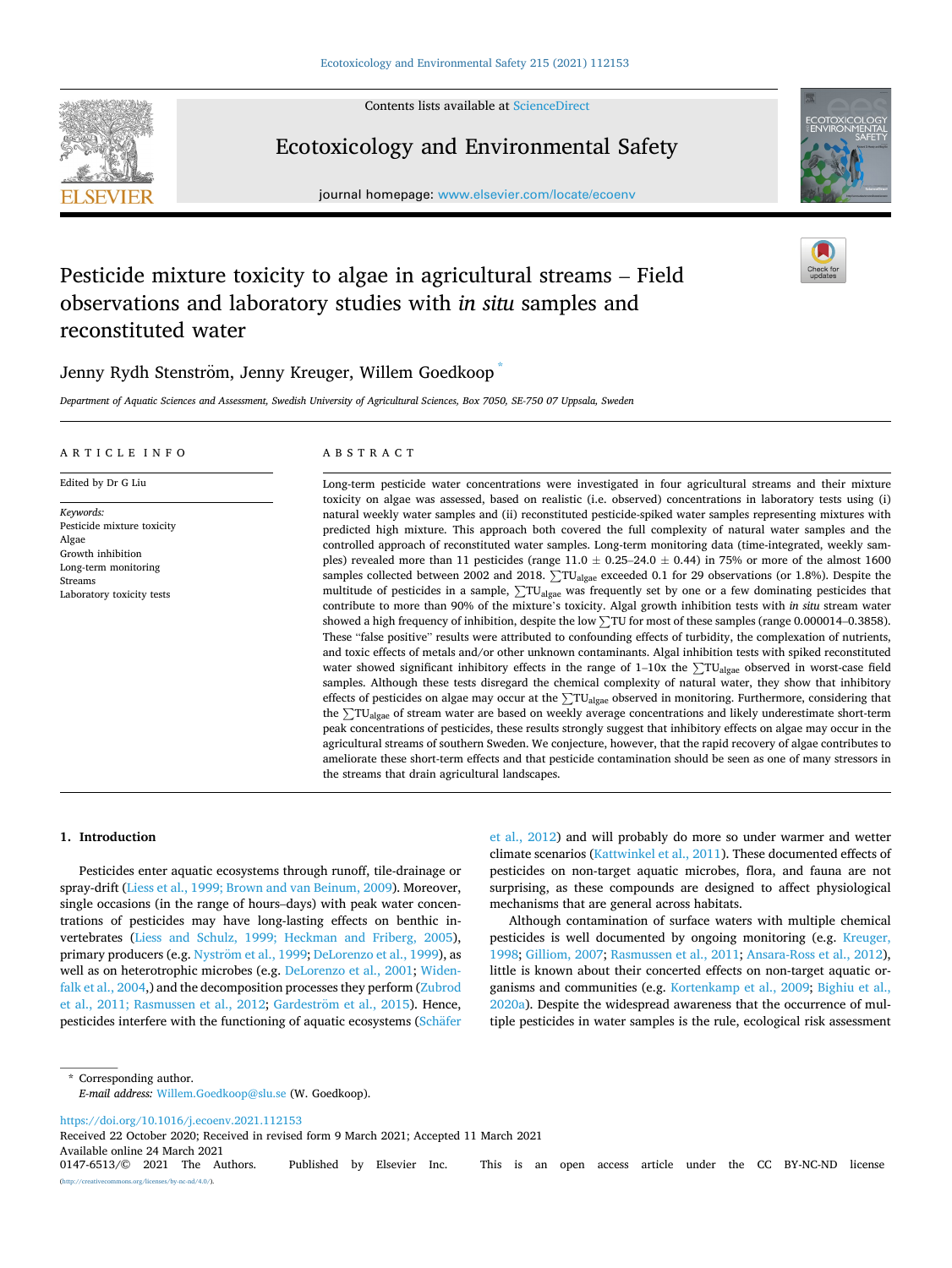and maximum residue limits, however, are solely based on results from single-compound standardized toxicity tests and the application of safety factors. The current approach in ecological risk assessment therefore disregards combined effects of multiple pesticides and likely underestimates true toxicity [\(Junghans et al., 2003](#page-8-0); [Lydy et al., 2004](#page-9-0); [Gustavsson et al., 2017](#page-8-0)). Assessment of pesticide combination effects is usually based on models of concentration addition (CA, assuming a similar mode of action for the mixture components) or independent action (IA, assuming a dissimilar mode of action). The predictive power of these models to estimate mixture toxicity has been documented in several studies [\(Faust et al., 2001; Backhaus et al., 2004; Tang and](#page-8-0)  [Escher, 2014](#page-8-0)).

In order to protect Europe's surface waters from chemical pollution, the European commission has agreed on science-based environmental quality standards (EQS) for priority substances, of which twenty are pesticides ([EU, 2013](#page-8-0)). EQS sets the highest estimated surface water concentration of a single compound at which no adverse ecosystem effects are expected. Priority substances should not exceed their EQS in order to achieve good chemical status according to the European Water Framework Directive ([EU, 2000](#page-8-0)). In addition to this, national water quality standards may supplement directive 2013/39/EU ([EU, 2013\)](#page-8-0) for the evaluation of national environmental goals (e.g. [KEMI, 2008\)](#page-9-0). In Sweden, pesticide monitoring has been operative since 2002 in four agricultural catchments generating consistent, long-term results on pesticide concentrations in surface waters [\(Boye et al., 2019](#page-8-0)). Monitoring data demonstrate that EQS are exceeded regularly for a number of pesticides ([Nanos et al., 2012](#page-9-0)) and that summed toxic units ( $\Sigma$ TU) regularly exceed the uniform principles of the European Union [\(EU,](#page-8-0)  [2011\)](#page-8-0), especially so for algae ([Bundschuh et al., 2014](#page-8-0)). [Gustavsson et al.](#page-8-0)  [\(2017\)](#page-8-0) also identified algae as the most exposed organism group in Swedish agricultural streams, but also concluded that the high detection limits for insecticides inflated appropriate risk assessment, resulting in a systematic underestimation of their toxicity.

In this study, we present long-term data of pesticide water concen-In this study, we present long-term data or pesticide water concentrations and summed toxic units  $(\Sigma TU)$  for pesticides for four streams in model catchments predominated by agricultural land use. Furthermore, the pesticides' mixture toxicity on algae, based on realistic (i.e. observed in long-term monitoring) concentrations was assessed in a two-step procedure. Firstly, the inhibition of algal growth in natural water samples was studied using slightly modified, standardized laboratory procedures and the results were related to observations of the mixture toxicity of these water samples. Secondly, mixtures with observed high <sup>∑</sup>TU from long-term monitoring data of Swedish streams were selected and the effects of these mixtures on algal growth were tested in controlled experiments with pesticide-spiked, reconstituted water. This approach thus covered the full complexity of natural water samples and a controlled design with reconstituted water samples. We hypothesized that algal growth would be inhibited by the concentrations of pesticides found in the investigated streams and that observed mixture effects would exceed those predicted by models of concentration addition.

## **2. Materials and methods**

Long-term (2002–2018) data from the Swedish national monitoring program for pesticides were compiled for four agricultural streams in southern Sweden, referred to as O18, E21, N34 and M42, with catchments (size 8–16 km<sup>2</sup>) predominated by clay soils. A detailed description of the sites' locations, characteristics, long-term pesticide use, and the design of the pesticide monitoring program (including analytical methods used) is given by [Boye et al. \(2019\).](#page-8-0) These streams have between 85% and 93% agricultural land use in their catchments, are all well buffered (alkalinity *>* 0.883 mmol/L for N34 and *>* 4 mmol/L for the other streams), have a circumneutral or slightly alkaline pH (range 7.1–8.0), and are nutrient-rich (mean annual total-P range 0.048–0.344 mg/L, mean annual total-N range 3.66–9.40 mg/L). Inorganic water chemistry data have been extracted from a data base for the 21

agricultural catchments in Sweden that are monitored for water chemistry and nutrient run-off ([Kyllmar et al., 2014](#page-9-0)), of which the four streams in our study form a subset.

From all four streams water subsamples for pesticide analysis were collected every 90th minute using Teflon tubing and an automatic sampler (ISCO™, initially 3700FR, but 6712FR from 2008 in M42, from 2011 in O18, and from 2013 in E21 and N34) and immediately transferred to refrigerated containers (4 ◦C), one in high-density polyethylene (for glyphosate analysis) and one in glass (for analyses of other compounds). Composite water samples were collected on a weekly basis during May and October/November (with some samples missing during periods of severe drought) and analyzed in our accredited laboratory. Hence results of our pesticide analyses represent weekly average concentrations. In brief, composite water samples were transported to the laboratory by overnight freight in coolers and immediately extracted or stored in a freezer. Pesticide analysis was done using gas chromatography mass spectrometry (GC–MS and GC-MS/MS, Agilent Technologies Inc.) and liquid chromatography (tandem) mass spectrometry (LC–MS, Waters Corp., and LC–MS/MS, Agilent Technologies Inc.). A detailed description of the sample pre-treatment and analytical methods (OMK 49, 50, 51, 53, 57, 58, 59) used over the years is given by [Boye et al.](#page-8-0)  [\(2019\).](#page-8-0) [Jansson and Kreuger \(2010\)](#page-8-0) provide a detailed description of the combined liquid chromatography and tandem mass spectrometry method (OMK57/OMK58) that has been used for the majority of substances since 2009. The ambition of the long-term monitoring in these four catchments has been to analyze both all pesticides permitted for use in Sweden and those listed as priority substances by the EU in Annex II of Directive 2008/105/EC ([EU, 2008](#page-8-0)), i.e. including those that have never been permitted for use in Sweden.

## *2.1. Algal growth inhibition with in situ water samples*

During two consecutive years, 61 water samples collected for pesticide analysis during the growing season (i.e. from May through October/ November, see above) were split into two, one of which was allocated to pesticide analysis while the other was frozen in glass flasks and later used for algal growth inhibition experiments. This approach provided us with a data set where pesticide concentrations could be combined with the results of algal growth inhibition tests.

Inhibition tests were performed in 15 test runs, each with a separate control, following the methods outlined in the standardized algal growth inhibition OECD-test [\(OECD, 2006](#page-9-0)). Before the start of each test, freeze-preserved stream water was slowly thawed to the experimental temperature (21–22 ◦C). Growth medium, prepared from stock solutions of nutrients (N and P) and trace elements according to the freshwater alga growth inhibition test ([OECD, 2006](#page-9-0)), was used as control water. Stream water samples were supplemented with the same concentrations of nutrient and trace element stock solutions [\(OECD, 2006\)](#page-9-0) as the controls to exclude effects on algal growth due to nutrient limitation. Test vessels consisted of 250 ml glass flasks and 3–5 replicates were run for both treatments and controls. At the start of each test run, nutrient stock solutions and an inoculum of the green alga *Pseudokirchneriella subcapitata* (in exponential growth phase) was added to each test vessel to achieve an initial density of approximately 40,000 cells/ml. After mixing, 100 ml aliquots of this algal suspension were transferred to each experimental unit. Test vessels were then randomly placed on a shaking table at gentle agitation in a climate room with a constant light of  $110 \mu E$ m<sup>-2</sup> s<sup>-1</sup> and a temperature of 21–22 °C. Extra water-filled vessels were placed along the edges of the shaking table to avoid any edge effects and all vessels were gently agitated. pH was checked before and after every test run and ranged 7.5–9.0.

After 0 and 72 h, 5-ml subsamples were collected from each test vessel for quantification of algal cells. In the first four test runs, cells were counted using a light microscope (M75, Carl Zeiss Germany) at 100x magnification. For these test runs, algal samples were preserved with Lugol's solution prior to counting. In the next eleven test runs,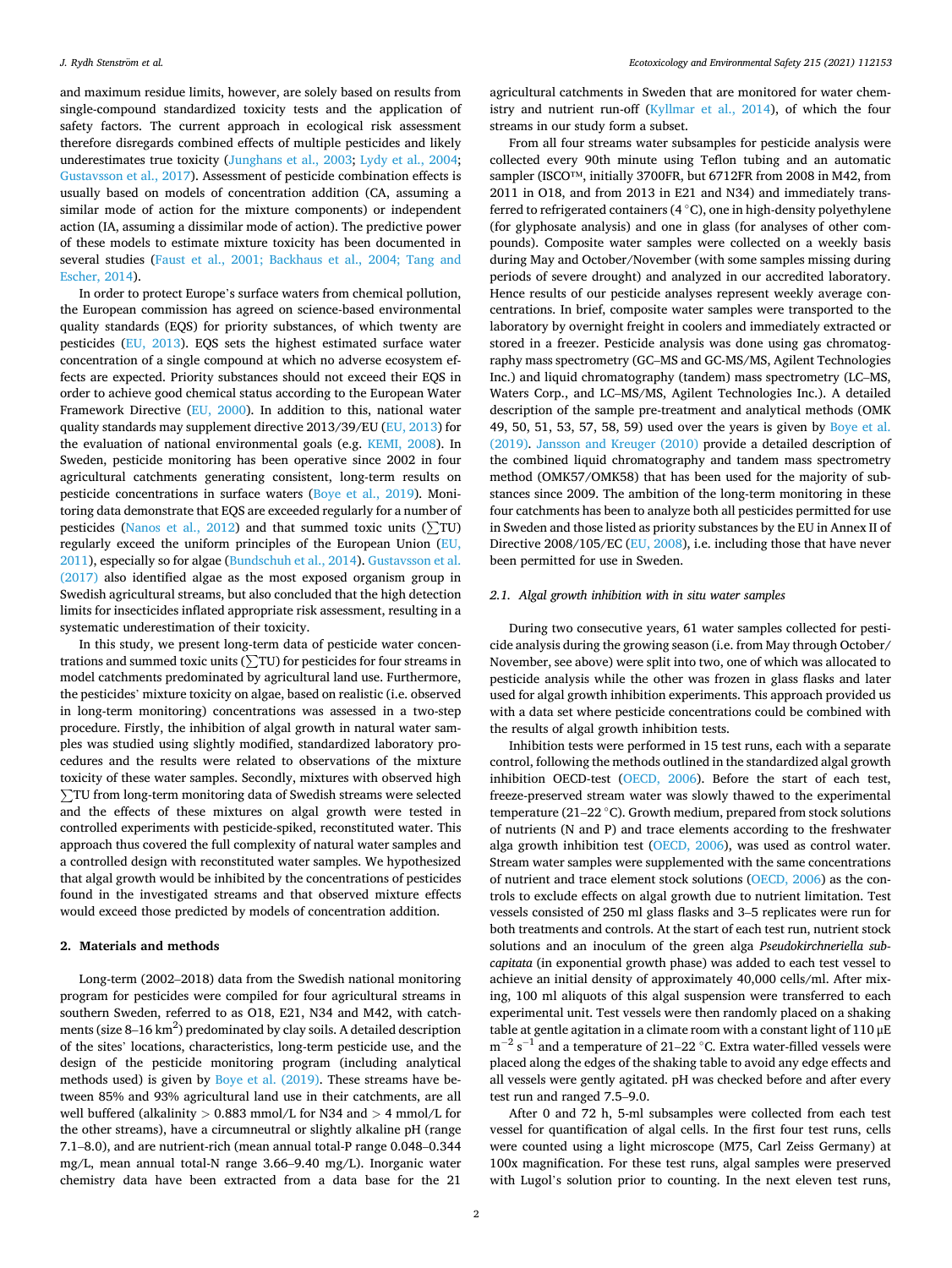<span id="page-2-0"></span>fluorescence was measured with a digital filter fluorometer (Turner**®**  Quantech, Barnstead International) and cell numbers were back calculated from fluorescence using the previously established relationship for *Pseudokirchneriella subcapitata* in our laboratory:

$$
y = 4855 x + 25597 \tag{1}
$$

where *x* is the fluorescence and *y* is the number of cells/ml. Algal growth rates and growth inhibition was calculated according to the OECDguideline ([OECD, 2006](#page-9-0)):

$$
\mu_{i\cdot j} = (\ln X_j - \ln X_i) / (t_j - t_i) \tag{2}
$$

and

$$
I_y = 100^*(Y_c - Y_T) / Y_c
$$
\n(3)

where  $\mu_{i-j}$  is the average specific growth rate from time *i* to *j*, *Xi* is the biomass at time *i* and *Xj* is the biomass at time *j*.  $I_v$  is the relative inhibition of the yield (as %), *Yc* is the mean value for yield in the control and  $Y_T$  is the yield for the treatment replicate.

#### *2.2. Calculation of predicted mixture toxicity*

Identification of stream water samples with estimated high mixture toxicity was done using data on weekly average concentrations from long-term pesticide monitoring in the four streams (i.e. O18, E21, N34, M42). Pesticide mixture toxicity was calculated for each water sample as the summed toxic units (ΣTU), based on the acute effect concentration of each pesticide for aquatic primary producers:

$$
\Sigma \text{T} \text{U}_{\text{algae}} = \Sigma (\text{Ci/EC}_{50} i) \tag{4}
$$

where TUalgae is the toxic unit for the pesticide *i*, C*i* is the concentration of the pesticide *i* (i.e. the detected concentration or the LOD if only traces where found) and  $EC_{50}$  is the concentration when 50% of the organisms exposed to pesticide *i* were affected [\(OECD, 2006\)](#page-9-0). EC<sub>50</sub>-values were obtained from the established pesticide properties database ([PPDB](#page-9-0), [http://sitem.herts.ac.uk/aeru/ppdb/\)](http://sitem.herts.ac.uk/aeru/ppdb/). Effect concentrations were generally  $EC_{50}$ -values from 72-hours or 96-hours green algal toxicity tests, i.e. primarily data for *Pseudokirchneriella subcapitata* (previously *Selenastrum capricornutum*) and secondarily for *Scenedesmus subspicatus,*  resulting in data for 45 and 20 pesticides, respectively. If no data for these species were available, as was the case for seven pesticides, data for any other green algal species was used. For four pesticides, i.e. benazolin, endosulfan-alpha, endosulfan-beta and flupyrsulfuronmethyl-sodium, EC50-values for blue-green algae (cyanobacteria) were used, whereas for propiconazole EC50-values for the diatom *Navicula seminuluma* were included in our calculations of toxic units. For chlorpyrifos, deltamethrin, flamprop and permethrin, the algal species was not specified in the reference (see [Appendix A\)](#page-7-0).

#### *2.3. Algal growth inhibition tests with reconstituted spiked water*

Among the long-term monitoring data, eight samples with a  $\Sigma T U_{\rm algae}$ exceeding 0.2 were identified and used for algal growth inhibition tests with reconstituted water (Table 1). Only pesticides that contributed with more than 0.1% of the total  $\Sigma T U_{\text{algae}}$  were included in the test mixtures. The eight mixtures contained the following dominant pesticides: diflufenican (mixture 1), cyanazine (2, 5) and metribuzin (2, 3, 6, 8), metazachlor (4), and prochloraz (7) (Table 1). Diflufenican is a carboxamide herbicide that inhibits carotenoid biosynthesis, cyanazine and

#### **Table 1**

Concentrations of pesticide (Conc.) and their absolute and relative toxic units for algae (TU) for mixtures 1–8, identified as the most toxic mixtures (highest ∑TU<sub>algae</sub>) in stream water samples (O18, E21, N34, M42). All pesticides are herbicides except those marked<sup>1</sup>), which is an insecticide, and those marked<sup>2</sup>), which are fungicides. Pesticides that contributed less than 0.1% of the total ∑TU<sub>algae</sub> were not included in the mixtures that we used in our tests.

| Mixture                   | Conc.              | TU         | TU   | Mixture                      | Conc.              | TU       | TU      |
|---------------------------|--------------------|------------|------|------------------------------|--------------------|----------|---------|
|                           | $(\mu g/L)$        |            | (%)  |                              | $(\mu g/L)$        |          | (%)     |
| Mix 1:                    |                    |            |      | Mix 5:                       |                    |          |         |
| Diflufenican              | 0.32               | $7.1E-1$   | 98.2 | Cyanazine                    | 4.4                | $2.2E-1$ | 90.6    |
| Isoproturon               | 0.80               | 1.1E-2     | 1.5  | Metribuzin                   | 0.13               | 1.9E-2   | 7.6     |
| Metazachlor               | 0.035 <sup>a</sup> | 1.3E-3     | 0.2  | Iodosulfuronmethyl-sodium    | 0.10               | 1.4E-3   | 0.6     |
| Total                     | 1.2                | 0.72       |      | Metazachlor                  | 0.027 <sup>a</sup> | 1.0E-3   | 0.4     |
|                           |                    |            |      | Tribenuron methyl            | 0.061              | 7.6E-4   | 0.3     |
| Mix 2:                    |                    |            |      | Aclonifen                    | $0.017^{\rm a}$    | 5.9E-4   | 0.2     |
| Metribuzin                | 0.84               | $1.2E-1$   | 51.3 | Imidacloprid <sup>1</sup> )  | 3.0                | 3.0E-4   | 0.1     |
| Cyanazine                 | $2.2\,$            | 1.1E-1     | 47.0 | Total                        | 7.7                | 0.24     |         |
| Metsulfuron-methyl        | 0.050              | 1.1E-3     | 0.5  |                              |                    |          |         |
| Metazachlor               | 0.028 <sup>a</sup> | 1.0E-4     | 0.4  | Mix 6:                       |                    |          |         |
| Iodosulfuronmethyl-sodium | $0.045^a$          | $6.4E-4$   | 0.3  | Metribuzin                   | 4.0                | 5.7E-1   | 98.9    |
| Tribenuron methyl         | 0.023 <sup>a</sup> | 2.9E-4     | 0.1  | Fenpropimorph <sup>2</sup> ) | 0.53               | 3.1E-3   | 0.6     |
| Total                     | 3.2                | 0.23       |      | Thifensulfuron-methyl        | 0.040              | 2.5E-3   | 0.4     |
|                           |                    |            |      | Total                        | 4.6                | 0.58     |         |
| Mix 3:                    |                    |            |      |                              |                    |          |         |
| Metribuzin                | 2.6                | 3.7E-1     | 99.2 | Mix 7:                       |                    |          |         |
| Cyanazine                 | 0.030 <sup>a</sup> | 1.5E-3     | 0.4  | Prochloraz <sup>2</sup> )    | 2.9                | 5.3E-1   | 93.9    |
| Metazachlor               | $0.028^{a}$        | 1.0E-3     | 0.3  | Picoxystrobin <sup>2</sup> ) | 0.70               | $1.2E-2$ | $2.2\,$ |
| Total                     | 2.7                | 0.37       |      | Diflufenican                 | $0.006^{a}$        | $1.2E-2$ | 2.2     |
|                           |                    |            |      | Metribuzin                   | 0.052              | 7.4E-3   | 1.3     |
| Mix 4:                    |                    |            |      | Terbuthylazine               | $0.011^{a}$        | 6.9E-4   | 0.1     |
| Metazachlor               | 10                 | 3.7E-1     | 96.0 | Aclonifen                    | 0.017 <sup>a</sup> | 5.9E-4   | 0.1     |
| Metribuzin                | 0.085              | 1.2E-2     | 3.2  | <b>Total</b>                 | 3.7                | 0.56     |         |
| Cyanazine                 | 0.030 <sup>a</sup> | 1.5E-3     | 0.4  |                              |                    |          |         |
| Isoproturon               | 0.060              | 8.3E-4     | 0.2  | Mix 8:                       |                    |          |         |
| Metsulfuron-methyl        | 0.020 <sup>3</sup> | $4.4E - 4$ | 0.1  | Metribuzin                   | 2.0                | 2.9E-1   | 93.1    |
| Total                     | 10                 | 0.38       |      | Cyanazine                    | 0.27               | 1.4E-2   | 4.4     |
|                           |                    |            |      | Metazachlor                  | 0.060              | $2.2E-3$ | 0.7     |
|                           |                    |            |      | Thifensulfuron-methyl        | 0.025              | 1.6E-3   | 0.5     |
|                           |                    |            |      | Prosulfocarb                 | 0.21               | 1.3E-3   | 0.4     |
|                           |                    |            |      | Picoxystrobin <sup>2</sup> ) | 0.050              | 8.9E-4   | 0.3     |
|                           |                    |            |      | Iodosulfuronmethyl-sodium    | 0.035              | 5.0E-4   | 0.2     |
|                           |                    |            |      | <b>Total</b>                 | 2.7                | 0.31     |         |

<sup>a</sup> indicates concentrations that were below the LOQ. The value given is the mean of the LOD and LOQ for the specific pesticide.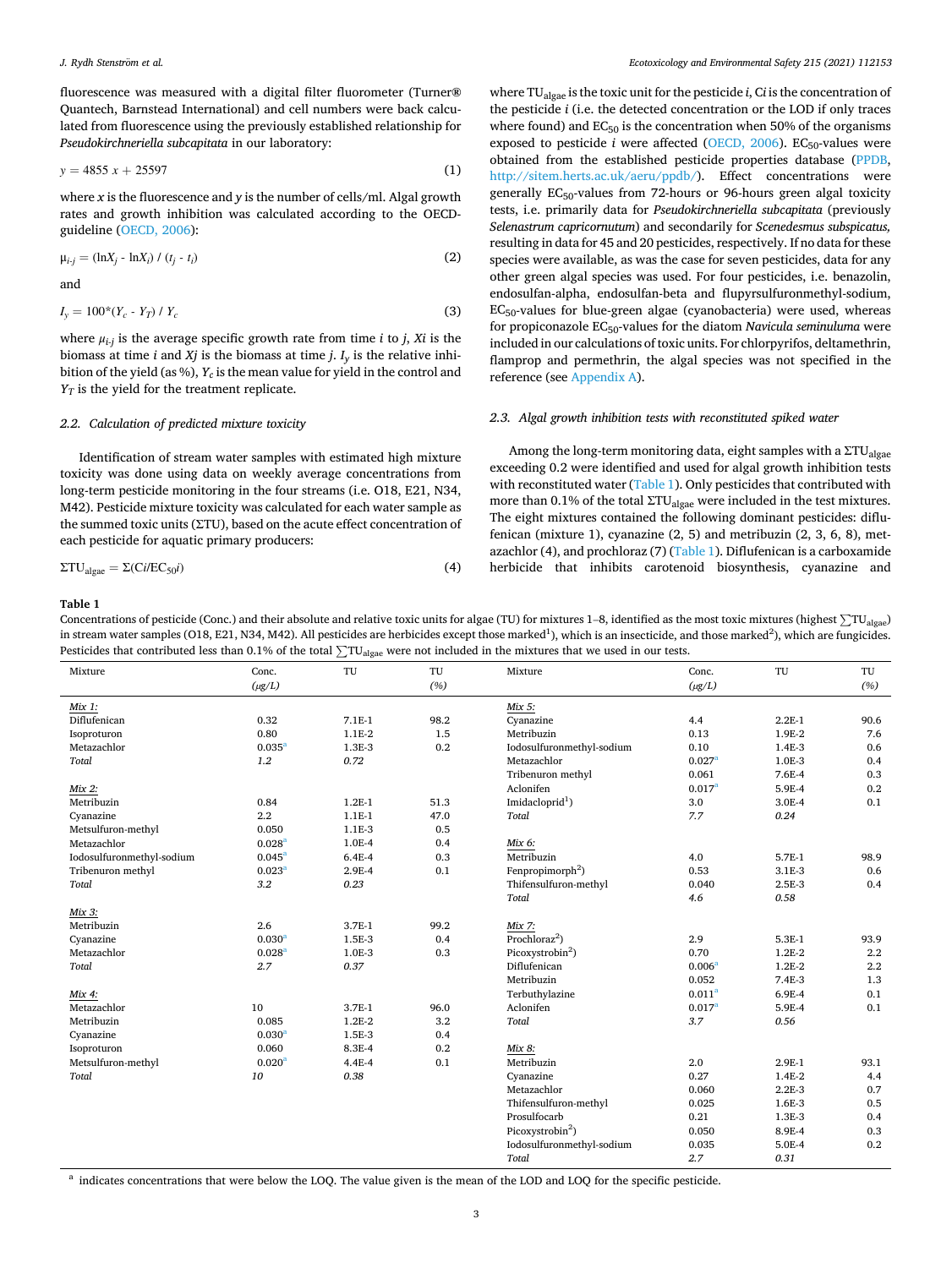<span id="page-3-0"></span>

Fig. 1. Frequency plots for the number of pesticides per sample (left panels) and the ∑TU<sub>algae</sub> per sample (right panels) for water samples collected during 2002–2018 from four monitoring streams E21 (n = 358), M42 (n = 442), N34 (n = 446), O18 (n = 352) (see text). The shaded area in the left panels represent the samples from 2002 to 2008, while the non-shaded area represents samples from 2009 to 2018.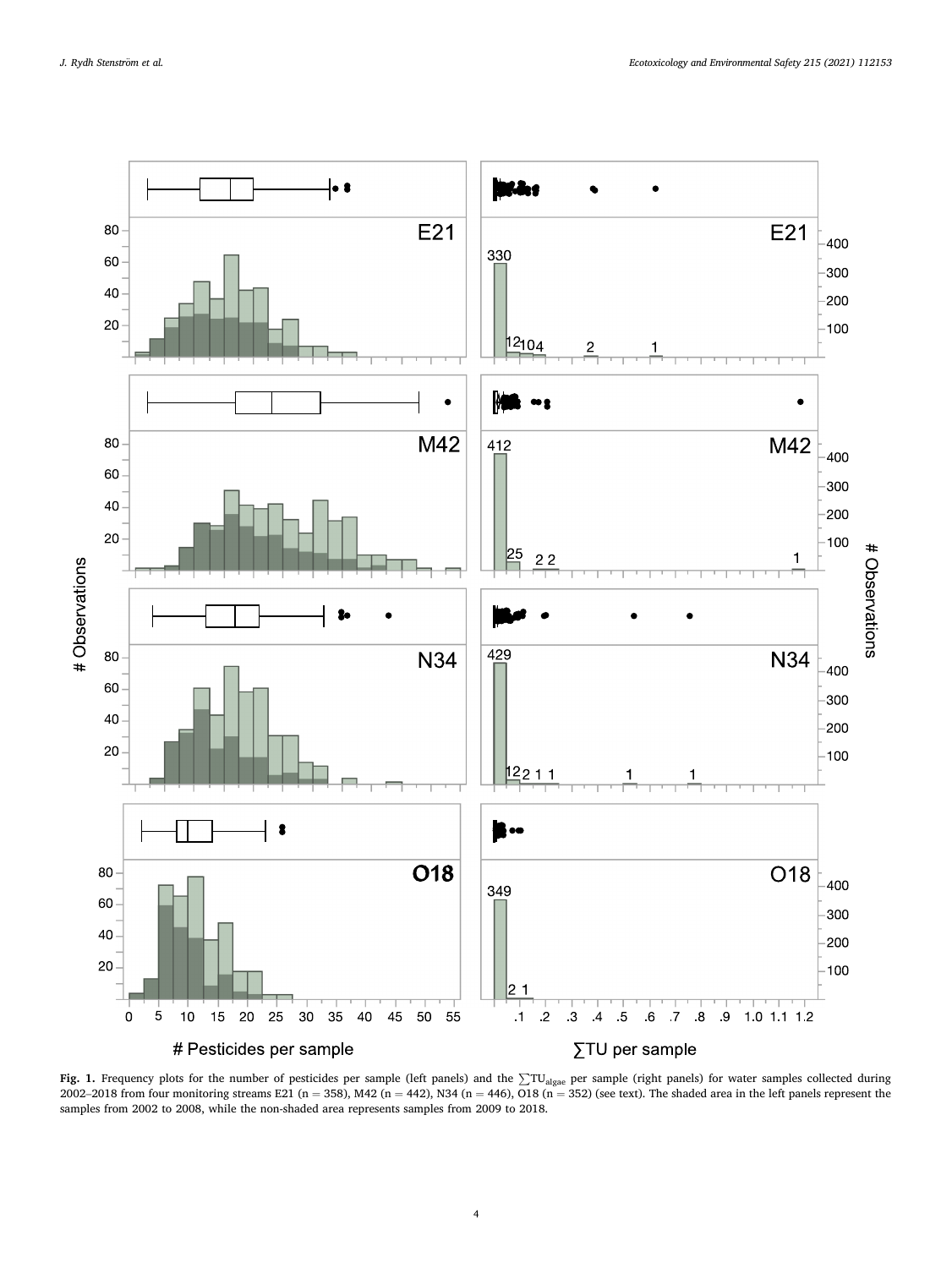<span id="page-4-0"></span>metribuzin are triazine herbicides that inhibit photosystem II, metazachlor is a chloroacetamide herbicide that inhibits the synthesis of longchain fatty acids, while prochloraz is an imidazole fungicide that primarily inhibits ergosterol biosynthesis ([Paranjape et al., 2015\)](#page-9-0).

Pesticide stock solutions (in 100% acetone, pesticide grade) were prepared to obtain the appropriate pesticide concentrations and a final acetone concentration of 0.01% in each treatment. Algal growth medium was spiked with the selected pesticide mixtures at concentrations of 0 (controls), 0.5, 1, 10, 50 and 100 times the concentration of each pesticide to obtain the  $\Sigma T U_{\text{algae}}$  of the different mixtures. Controls received only acetone (no pesticides added), while acetone controls (no acetone added) were run to test for possible effects of acetone on algal growth. Treatments and controls were run in four replicates and followed the outline of the OECD-guideline ([OECD, 2006](#page-9-0)). At the start of the tests, an algal inoculum representing an initial density of approximately 40,000 cells/ml ([OECD, 2006\)](#page-9-0) and 200 ml of spiked growth medium was added to each of the test vessels. The vessels were then randomly placed on a shaking table in a climate room using the same set-up and experimental conditions as described for tests with *in situ*  water samples above. After 0 and 72 h, 8-ml subsamples were collected from each test vessel and algal cells were counted. Algal concentrations were verified by cell counts using light microscopy (as above).

#### *2.4. Data analysis*

EC50-values were calculated for each mixture using the established response curves. Predictions of effect concentrations for the mixtures by concentration addition (CA) were calculated according to [Faust et al.](#page-8-0)  [\(2001\):](#page-8-0)

$$
ECx_{mix} = \sum_{i=1}^{n} \left(\frac{P_i}{ECx_i}\right)^{-1} \tag{5}
$$

where  $ECx_{mix}$  is the predicted toxic effect of the mixture,  $p_i$  is the fraction of component  $i$  in the mixture and  $ECx_i$  is the individual effect concentrations when applied singly. As concentration addition is the more conservative model, several studies have recommended this method both for scenarios with similar and dissimilar modes of action in order to achieve a worst-case scenario ([Belden et al., 2007a, 2007b; Cedergreen](#page-8-0)  [et al., 2008\)](#page-8-0).

Effects on algal growth inhibition in tests with *in situ* stream water samples were evaluated with two-sided *t*-tests. Effects on algal growth inhibition tests with reconstituted spiked water were tested with oneway ANOVA, while Tukey HSD-tests were used for pairwise comparisons. If needed, the data were log-transformed to meet the criteria of normality and homogeneity of variance. All analyses were performed in JMP10® (SAS Institute Inc.).

## **3. Results**

# *3.1. Pesticide concentrations and* ∑*TUalgae in stream water*

More than 11 pesticides were detected in 75% or more of the 1598 water samples, with 90-percentiles for the different sites ranging 8–30 pesticides [\(Fig. 1,](#page-3-0) left panels). The average number of pesticides in a single sample ranged from  $11.0 \pm 0.25$  in O18 (SE used throughout) to  $24.0 \pm 0.44$  in M42, while the maximum was 53 pesticides in a single sample. The number of analyzed pesticides gradually increased over time, i.e. from 76 to 84 during 2002–2008 and from 110 to 131 during 2009–2018, due to improved analytical methods and more targeted compounds. This also contributed to a higher number of compounds detected in more recent time. These results stress the complexity of exposure by pesticides in agricultural streams. ∑TUalgae during 2002–2018 exceeded 0.1 in 29 water samples, while 420 had a ΣTU<sub>algae</sub> exceeding 0.01 [\(Fig. 1,](#page-3-0) right panels). Site O18 generally showed slightly lower ∑TUalgae than the other streams. The herbicides metazachlor,

metribuzin, diflufenikan, cyanazine, and prochloraz were most frequently contributing to the observed high  $\sum TU_{\text{algae}}$ . Eight samples with ∑TU<sub>algae</sub> ranging 0.23–0.72, i.e. the worst-case mixtures, were selected from long-term monitoring data for algal growth inhibition tests with reconstituted spiked water (see below).

The 61 time-integrated weekly *in situ* stream water samples from long-term monitoring that were used for algal growth inhibition tests contained detectable concentrations of between 6 and 24 pesticides (on average  $13 \pm 2$ ). The most common pesticides in these samples were the herbicides bentazon (n = 60, conc<sub>max</sub> 0.41  $\mu$ g/L), glyphosate (n = 53, conc<sub>max</sub> 1.6 μg/L), isoproturon (n = 48, conc<sub>max</sub> 2 μg/L), metazachlor  $(n = 45, \text{ conc}_{\text{max}} 10 \mu g/L)$  and fluroxypyr  $(n = 44, \text{ conc}_{\text{max}} 2 \mu g/L)$ ([Appendix A\)](#page-7-0). Samples with the highest  $\Sigma T U_{\text{algae}}$  were predominated by metribuzin or metazachlor that contributed most to the highest predicted toxicity (96–99%). The latter was not surprising, as metribuzin and metazachlor are common herbicides with a relatively low  $EC_{50}$  (20 and 16 µg/L, respectively). [Appendix A](#page-7-0) provides detailed information on the level of detection, level of quantification, maximum observed concentrations, frequency of occurrence, as well as Water Quality Standards and EC<sub>50algae</sub> for all pesticides detected in water samples collected during 2002–2018.

#### *3.2. Algal growth inhibition tests*

Algal growth inhibition tests performed with *in situ* water samples showed significant inhibitions in 30 of the 61 analyzed samples compared to controls (Fig. 2). Samples collected from M42 showed by far the highest frequency of significant inhibitions, i.e. on 13 of 16 dates. Each of the streams also showed a single occasion when algal growth in stream water was stimulated compared to controls. In general the ∑TU<sub>algae</sub> for these *in situ* samples were quite low: 41 samples had a ∑TU<sub>algae</sub> that  $\Sigma$ TU<sub>algae</sub> that exceeded 0.05. For example, five of the samples for site M42 showed a significant inhibition of algal growth, but the range in  $\Sigma T U_{\text{algae}}$  for these samples was 0.0027–0.0365. There was also no difference in  $\sum \text{TU}_{\text{algae}}$ between samples that showed a significant inhibition and those that showed a significant stimulation (*t*-test, p *>* 0.05). These results suggest that other factors than the concerted action of pesticides was driving the



**Fig. 2.** Growth inhibition (mean ± 1 SE) of *Pseudokirchneriella subcapitata*  relative to controls for 61 *in situ* water samples collected during a two-year period from the four streams. Asterisks adjacent to the bars indicate the significance levels (*t*-tests), \*\*\*p *<* 0.001, \*\*0.01 *<* p *<* 0.001, and  $*0.01 < p < 0.05$ . Note that negative inhibition indicates a stimulation of algal growth.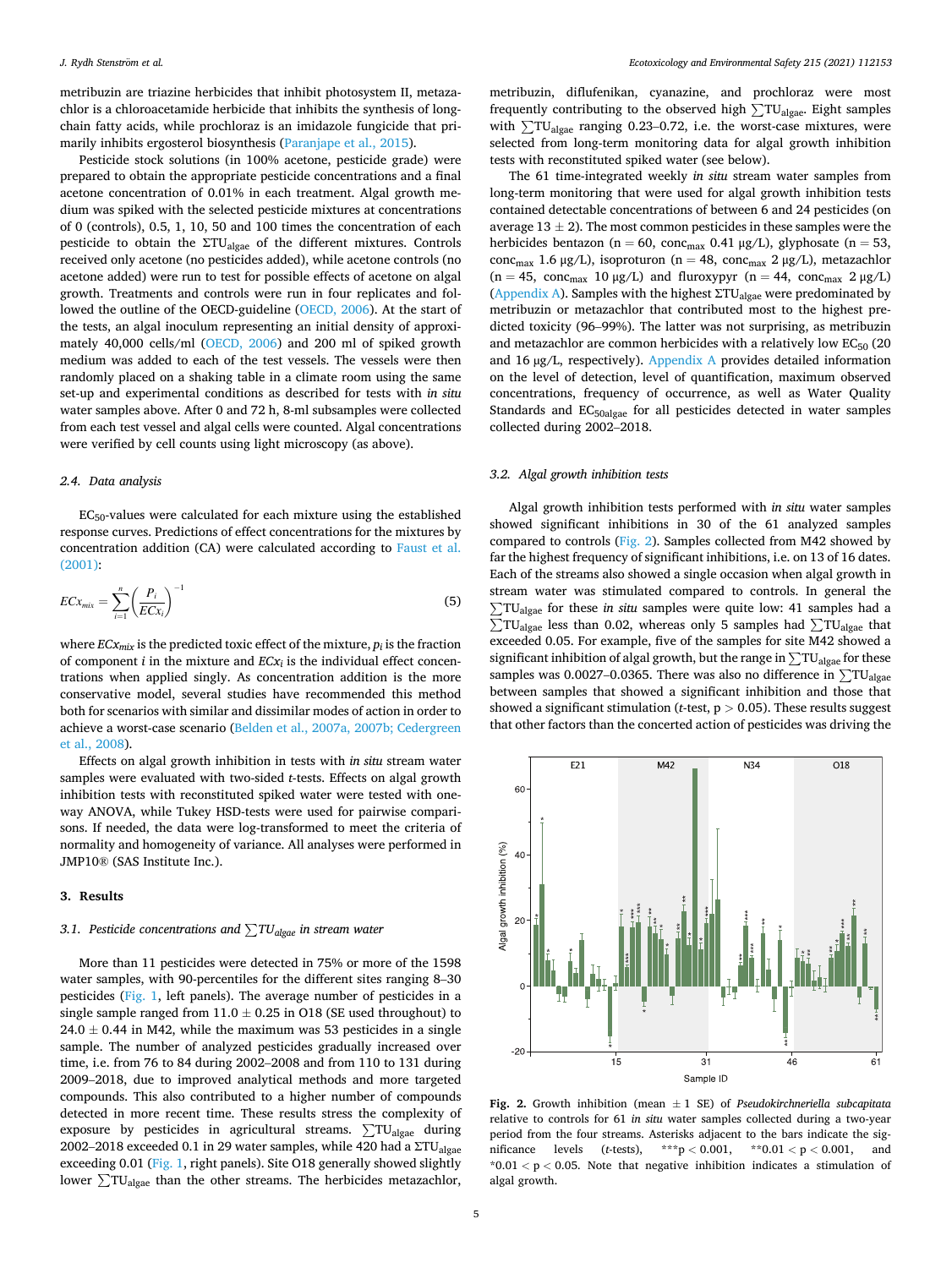<span id="page-5-0"></span>

Fig. 3. Growth inhibition (GI) response curves of *Pseudokirchneriella subcapitata* in reconstituted water samples for selected pesticide mixtures (Mix1–8) at ∑TU<sub>algae</sub> of 0.1, 0.5, 1.0, 10, 50 and 100 times the  $\sum T U_{\text{algae}}$  of selected pesticides (see [Table 1](#page-2-0) for details). GI<sub>mix1</sub> = 0.9772–1.0671\*e<sup>(-0.2434\*</sup>  $\sum T U$ ), GI<sub>mix2</sub> = 0.9589 –  $0.9832^*$  e<sup>(−1005</sup>\* x<sup>2</sup>TU), GI<sub>mix3</sub> = 1.0114 – 0.9973<sup>\*</sup> e<sup>(−0.0360</sup> \* x<sup>2</sup><sup>TU)</sup>, GI<sub>mix4</sub> = 1.1605 – 1.2782<sup>\*</sup> e<sup>(−0.5758</sup>\* <sup>x</sup><sub>2</sub><sup>TU)</sup>, GI<sub>mix5</sub> = 1.0357 – 1.1170<sup>\*</sup> e<sup>(−0.2196</sup> \* <sup>x</sup><sub>2</sub><sup>TU)</sup>, GI<sub>mix6</sub> = 1.0357 – 1  $= 1.0051 - 1.0408*$  e<sup>(-0.0592</sup> \*  $\times$  ΣTU), GI<sub>mix7</sub> = 0.9773 – 0.8549<sup>\*</sup> e<sup>(-0.0248</sup>\* x∑TU), GI<sub>mix8</sub> = 1.1122–1.1404<sup>\*</sup> e<sup>(-0.0266</sup>\* x∑TU)</sup>.

**Table 2** 

 $EC_{50}$  values of the dominant pesticide(s) according to the literature (EC50<sub>dom</sub>), calculated for the mixtures in our test (EC50<sub>mix</sub>), estimated according to the concentration addition model (EC50CA), and their ratios. The abbreviations *S. subspicatus* and *P. subspicata* refer to the closely related green algae *Scenedesmus subspicatus*  and *Pseudokirchneriella subcapitata*, respectively.

| 0.45 <sup>b</sup><br>2.2<br>Diflufenican<br>1.60<br>S. subspicatus, growth 72 h<br>3.45<br>7.7<br>20 <sup>b</sup><br>P. subspicata, biomass 96 h<br>23.5<br>1.7<br>2<br>13.8<br>$1.2\,$<br>Cyanazine<br>$\overline{ }$<br>S. subspicatus, biomass 96 h<br>Metribuzin<br>3.3<br>$\overline{ }$<br>S. subspicatus, biomass 96 h<br>Metribuzin<br>30.6<br>4.3<br>3<br>4.4<br>7.11<br>27<br>P. subspicata, growth 72 h<br>26.5<br>0.36<br>9.85<br>0.37<br>Metazachlor<br>4<br>20 <sup>b</sup><br>P. subspicata, biomass 96 h<br>0.58<br>31.9<br>0.92<br>18.4<br>Cvanazine<br>5 | Mix | Pesticide <sub>dom</sub> | Algal species, end point, duration | $EC50_{dom}$ (µg/L) | $EC50_{mix}$ ( $\mu$ g/L) | $EC50CA$ (µg/L) | $EC50_{Mix}/$ $EC50_{CA}$ | $EC50_{\rm mix}/EC50_{\rm dom}$ |
|----------------------------------------------------------------------------------------------------------------------------------------------------------------------------------------------------------------------------------------------------------------------------------------------------------------------------------------------------------------------------------------------------------------------------------------------------------------------------------------------------------------------------------------------------------------------------|-----|--------------------------|------------------------------------|---------------------|---------------------------|-----------------|---------------------------|---------------------------------|
|                                                                                                                                                                                                                                                                                                                                                                                                                                                                                                                                                                            |     |                          |                                    |                     |                           |                 |                           |                                 |
|                                                                                                                                                                                                                                                                                                                                                                                                                                                                                                                                                                            |     |                          |                                    |                     |                           |                 |                           |                                 |
|                                                                                                                                                                                                                                                                                                                                                                                                                                                                                                                                                                            |     |                          |                                    |                     |                           |                 |                           |                                 |
|                                                                                                                                                                                                                                                                                                                                                                                                                                                                                                                                                                            |     |                          |                                    |                     |                           |                 |                           |                                 |
|                                                                                                                                                                                                                                                                                                                                                                                                                                                                                                                                                                            |     |                          |                                    |                     |                           |                 |                           |                                 |
|                                                                                                                                                                                                                                                                                                                                                                                                                                                                                                                                                                            |     |                          |                                    |                     |                           |                 |                           |                                 |
| 70<br>S. subspicatus, biomass 96 h<br>6.7<br>Metribuzin<br>53.1<br>7.92<br>7.6<br>6                                                                                                                                                                                                                                                                                                                                                                                                                                                                                        |     |                          |                                    |                     |                           |                 |                           |                                 |
| 5.5 <sup>a</sup><br>Prochloraz<br>S. subspicatus, biomass 72 h<br>50.5<br>2.95<br>17<br>9.2                                                                                                                                                                                                                                                                                                                                                                                                                                                                                |     |                          |                                    |                     |                           |                 |                           |                                 |
| 70<br>S. subspicatus, biomass 96 h<br>Metribuzin<br>56.0<br>8.71<br>8.0<br>8<br>6.4                                                                                                                                                                                                                                                                                                                                                                                                                                                                                        |     |                          |                                    |                     |                           |                 |                           |                                 |

a) [Andersson and Kreuger \(2011\)](#page-8-0)<br>b) KEMI (2008)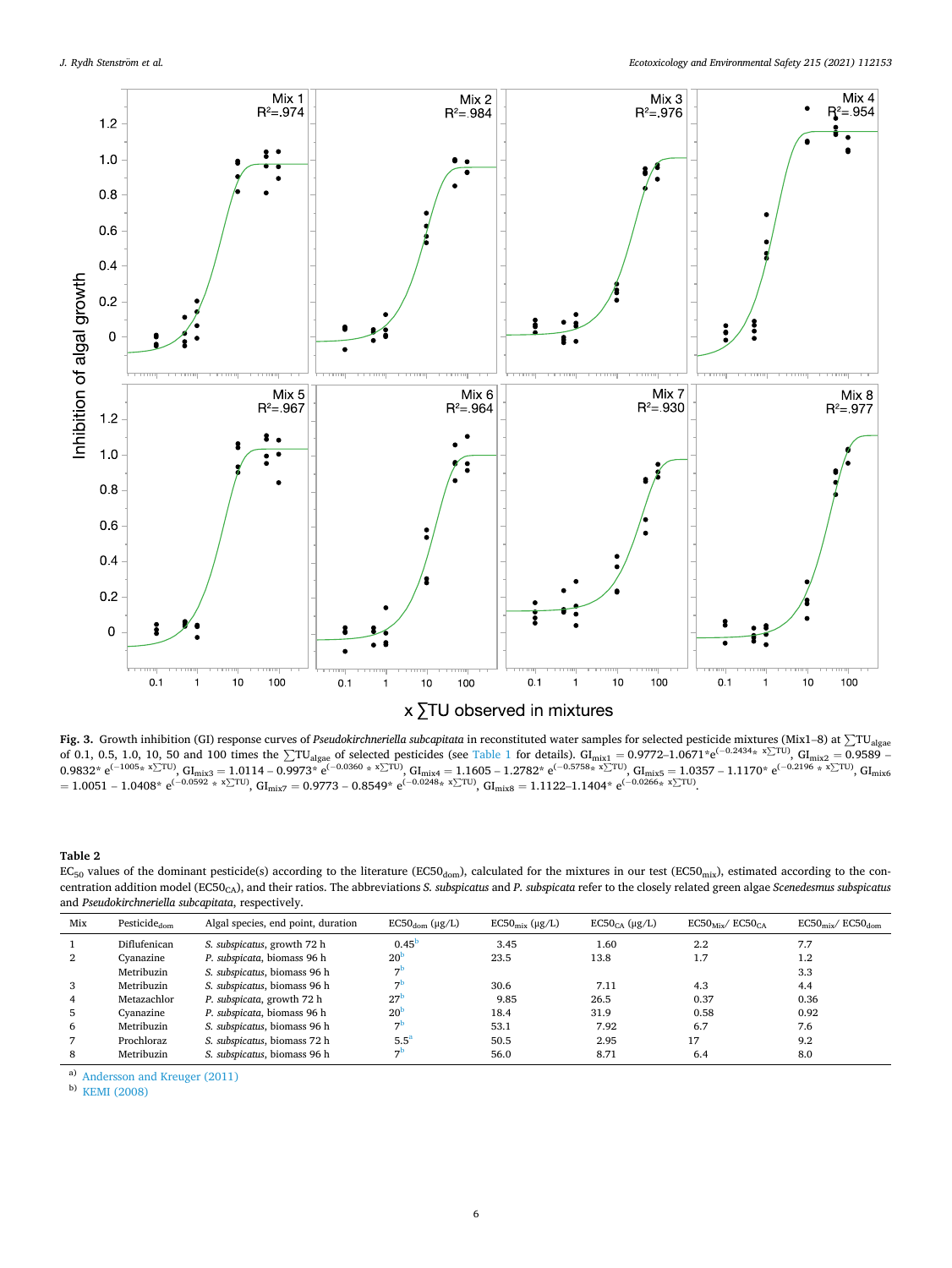algal response in these tests.

Controlled algal growth inhibition tests with reconstituted spiked water were run to specifically link the algal growth response to the concerted effects of pesticides in eight mixture samples that were identified as high-risk scenarios ([Table 1\)](#page-2-0). These samples each contained 10–25 pesticides, although one or a few compounds commonly explained 99% of the mixture's toxicity. The eight selected mixtures were reconstituted with the predominant 38 pesticides, with a total concentration of 1.16–10.20 μg/L and a ΣTU<sub>algae</sub> of 0.23–0.72. In seven of these eight mixtures, a single pesticide was responsible for more than 90% of the ΣTU<sub>algae</sub>, i.e. the herbicides diflufenican (in mixture 1), metribuzin (3, 6 and 8), metazachlor in (4) and cyanazine (5), and the fungicide prochloraz (mixture 7). In mixture 2, instead two herbicides (cyanazine and metribuzin) stood for around 50% each of the  $\text{STU}_{\text{algae}}$ . The other pesticides in the mixtures were mainly other herbicides that together contributed less than 8% to ΣTUalgae.

Algal growth inhibition tests with these reconstituted mixtures showed significant inhibition in the range of 1–10x the  $\Sigma T U_{\text{algae}}$ observed in monitoring data ([Fig. 3\)](#page-5-0). Algal growth in mixture 4 was inhibited by 54% already at 1x the observed  $\sum TU_{\text{algae}}$ , while the other mixtures all showed significant growth inhibition at ten times the observed  $\Sigma T U_{\text{alge}}$  in stream samples. No differences were found between controls and solvent controls ( $p > 0.05$ ), showing that the final acetone concentration of 0.01% did not contribute to algal growth inhibition in any of the experiments. For all mixtures except 2 and 5, calculated EC50-values were between 3 and almost 10-fold higher than literature values for the dominant pesticide ([Table 2](#page-5-0)). The  $EC_{50}$ -value for mixture 2 was instead close to that set by the dominant pesticide, while that for mixture 5 was only 36% of the literature  $EC_{50}$ -value. The calculated  $EC_{50}$ -values for most of the mixtures were 2–17 times higher than those estimated by the model of concentration addition. However, mixtures 4 and 5 where these instead were 2–3 times lower.

## **4. Discussion**

Our long-term monitoring data show that multiple pesticides are commonly found in water samples from agricultural streams, but that  $\Sigma T U_{\text{algae}}$  exceeds 0.1, i.e. the uniform principles for algae of the European Union [\(EU, 2011](#page-8-0)), in only 29 of 1600 samples (or less than 2%), which the vast majority occurring in E21 ( $Fig. 1$ ). These water samples represent weekly average, time-proportional samples, a design that does not capture the peak concentrations may occur during shorter time intervals, i.e. hours to days [\(Liess et al., 1999; Xing et al., 2013](#page-9-0)). For example, a comparison between flow-proportional samples and in time-integrated samples for one of the streams showed that concentrations of pesticides (e.g. MCPA, metamitron, quinmerac, metazachlor, isoproturon and glyphosate) can be *>* 10 times higher in flow-proportional samples, in which also more compounds were detec $t_{\text{c}}$  [\(Boye et al., 2019](#page-8-0)). Hence, our toxicity estimates ( $\sum \text{TU}_{\text{algae}}$ ) based on weekly average concentrations should likely be seen as underestimates of true exposure and toxicity. Our long-term data also showed that the number of pesticides in a single water sample increased gradually over time, but despite the multitude of pesticides in a sample ∑TU<sub>algae</sub> was frequently set by one or a few compounds that contributed to more than 90% of the mixture's toxicity. Also in the eight samples with the highest  $\Sigma T U_{\text{algae}}$  95% of the mixture toxicity in our high-risk water samples was made up by one or a few pesticides ([Table 1\)](#page-2-0).

Approaches with natural water samples and reconstituted mixtures using artificial water provide sound assessments of toxicological effects of environmentally relevant mixtures [\(Tang and Escher, 2014\)](#page-9-0), but also have their inherent strengths and limitations. Our algal inhibition tests with *in situ* stream water were run as an add-on to ongoing chemical monitoring to study if effects occurred in stream water at ambient field concentrations. These tests showed a high frequency of algal growth inhibition [\(Fig. 2\)](#page-4-0), despite the additions of nutrients to avoid limitation. However, the  $\Sigma$ TU for these samples were generally low (range

0.000014–0.3858, 10- and 90-percentiles 0.0013–0.0608) and at the low end of the range where effects can be expected. Hence, there was no relationship between  $\sum TU_{\text{algae}}$  and the algal growth response. Likely, observed inhibitions of algal growth for *in situ* water samples depended on other factors than pesticide concentrations, such as complexation of nutrients and/or effects of dissolved metals or other contaminants (see also [Tang and Escher, 2014](#page-9-0)). We can also not exclude that additional pesticides not captured by our analyses contributed to the observed algal growth inhibition in the natural samples. The latter is unlikely, however, as the analyses included all pesticides used in the catchment and reported by farmers. Lastly, other micropollutants in the water samples may have confounded our results. Although our tests with *in situ* water samples provide insight in the algal response at realistic, field-level conditions, we cannot correct for confounding factors that affected test results.

Our algal inhibition tests with spiked reconstituted water were performed with a standardized medium and controlled pesticide additions, thus creating a causal link between added pesticides and observed effects. These tests showed significant inhibitory effects (ANOVA, <sup>p</sup> *<sup>&</sup>lt;* 0.05) in the range of 1–10x the ∑TUalgae (Tukey HSD, p *<sup>&</sup>lt;* 0.05) observed in all the 8 worst-case field samples extracted from the monitoring results. In mixture 4 significant growth inhibition already occurred at  $\Sigma T U_{\text{algae}}$  that were equal to those found in the stream water sample. The toxicity in this mixture was mainly due to high concentrations of the herbicide metazachlor, which has an  $EC_{50}$  of 16.2  $\mu$ g/L in 72-h inhibition tests with *Pseudokirchneriella* (PPDB). Although these tests disregard the chemical complexity of natural water [\(Junghans](#page-8-0)  [et al., 2003; Lydy et al., 2004](#page-8-0)), they show that inhibitory effects of pesticides on algae may occur at the observed *in situ* ∑TUalgae. Considering that our monitoring data and  $\Sigma T U_{\text{aleae}}$  represent weekly averages and underestimate peak concentrations of pesticides by more than 10 times (see above), these results strongly suggest that inhibitory effects on aquatic algae may occur in Swedish streams in agricultural landscapes. [Brock et al. \(2000\)](#page-8-0) suggested, based on a meta-analyses of results from freshwater mesocosm studies, that effects of herbicide contamination can occur when  $\Sigma T U_{\text{algae}}$  exceeds 0.1. In accordance with this, our long-term data show that toxicity on algae may occur in at least 1.8% of the water samples. If our weekly average concentrations underestimate short-term exposures by 10–100 times (see above), then negative effects on algae should be more common, as 420 of our 1600 water samples (or 26%) had a  $\sum TU_{\text{algae}}$  exceeding 0.01.

Comparisons of the calculated  $EC_{50}$ -values for pesticide mixtures were higher than those estimated by the CA-model for six of the eight mixtures [\(Table 2](#page-5-0)), suggesting that the model in most cases provided conservative estimates of mixture toxicity ([Tang and Escher, 2014](#page-9-0)). However, CA underestimated toxicity in mixtures 4 and 5 by 2.6 and 1.7 times, respectively. Theoretically, the CA model predicts the toxicity of chemicals with a similar mode of action, while independent action (IA) is meant to predict toxicity of dissimilarly acting chemicals. However, mixtures acting strictly similar or dissimilar should be rare in nature. Indeed, our eight tested mixtures all include pesticides with dissimilar modes of action, and all except mixture 1 and 6 also include similarly acting pesticides. As CA predicts higher toxicity than IA, and as mixture toxicities higher than predicted by CA are rare, CA is suggested to be a better, more conservative approach in risk assessment, regardless mechanisms of action of the mixture components [\(Junghans et al., 2006;](#page-8-0)  [Backhaus and Faust, 2012; Tang and Escher, 2014\)](#page-8-0). Our results support this conclusion.

#### *4.1. Ecosystem implications and conclusion*

Toxic effects of pesticides on algae, i.e. both phytoplankton or the algae that inhabit the biofilms on submersed surfaces, may affect primary production and indirectly higher trophic levels and important ecosystem processes [\(Lamberti and Steinman, 1997; Fleeger et al.,](#page-9-0)  [2003\)](#page-9-0). However, long-term exposure of pesticides can induce tolerance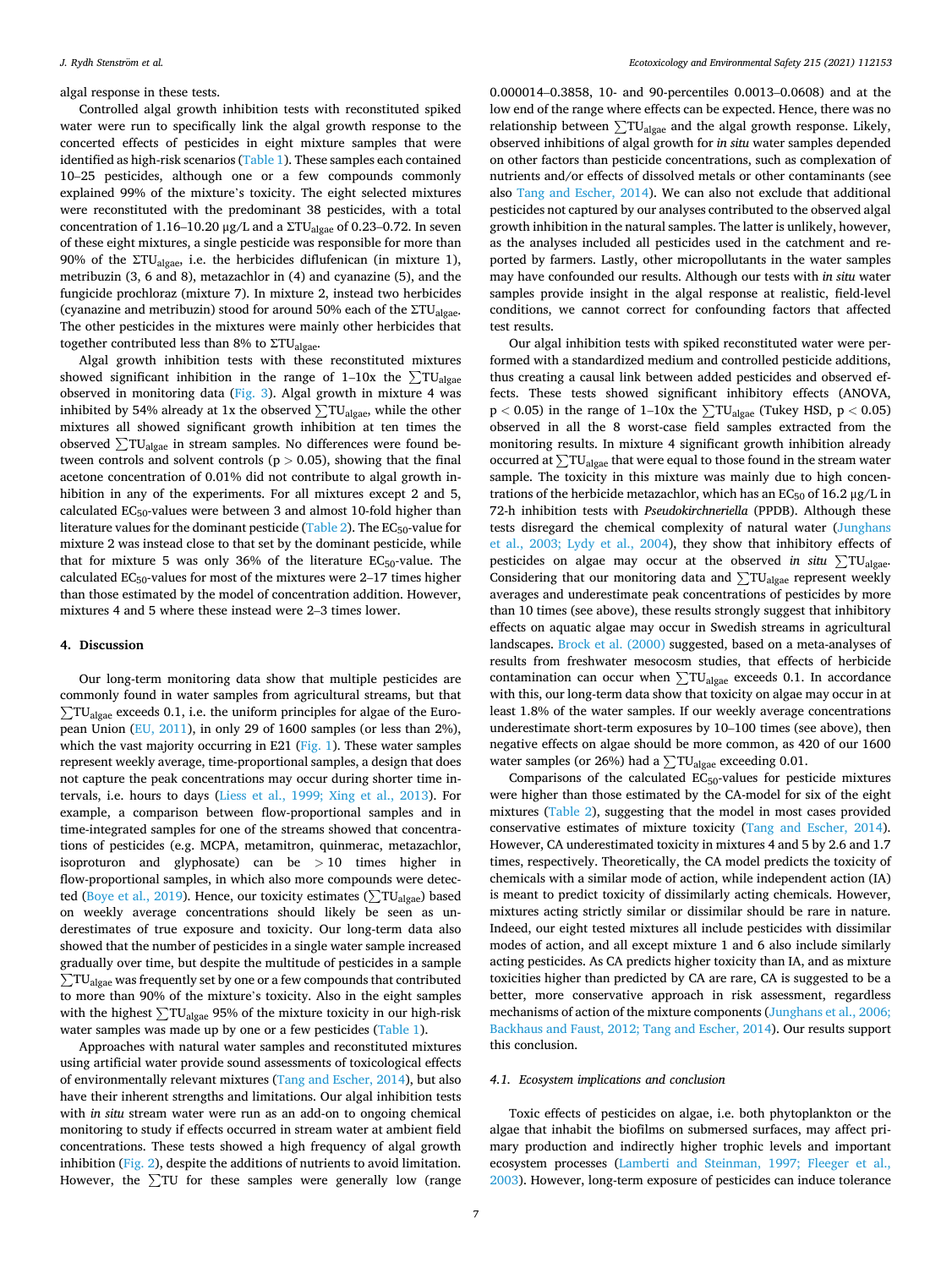<span id="page-7-0"></span>in algae ([Molander and Blanck, 1992; Berard et al., 2002\)](#page-9-0), which can ameliorate effects on primary production, but can itself be considered an ecological effect. However, considering the short generation times and subsequent rapid recovery of algal communities in their nutrient-rich habitats [\(Debenest et al., 2009; Weber et al., 2012; Brain et al., 2012](#page-8-0)), these effects are likely short in their duration. For example, [Bighiu et al.](#page-8-0)  [\(2020b\)](#page-8-0) showed that recovery of algal photosynthesis from herbicide exposure was rapid and complete within a time frame of 12 days, suggesting rapid recovery of their ecological function. The inherent capacity of algal/microbial biofilms to degrade and mineralize pesticides (e.g. [Bighui and Goedkoop, 2021](#page-8-0)) further contributes to the resilience of these assemblages.

Our long-term monitoring results show that multiple pesticides  $\frac{1}{2}$  commonly occur in water samples, but that their mixture toxicity ( $\sum$ TU) is frequently low and large driven by only a few compounds. The fact that we detected negative effects on algal growth in standardized tests in the range of 1–10x the  $\sum T U_{\text{algae}}$  in pesticide mixtures representing worst-case scenarios suggest that such negative effects may occur. Our finding of a high frequency of algal growth inhibition *in situ* water samples, however, shows that other factors than pesticide contamination also contribute to algal toxicity under field conditions. We speculate that high-turbidity (and their effect on under-water light climate), as well as complexation of nutrients and toxicity of metals and/or other unknown compounds contribute with equal or larger shares than pesticide contamination to the multiple stress scenarios that algal communities in agricultural streams experience. Hence, the joint effects of agricultural land use in general, rather than specific and hard-tounravel single stressors should likely form the basis for ecological assessments.

# **CRediT authorship contribution statement**

Jenny Rydh Stenström has carried out the research (i.e. laboratory bioassays, data compilation, statistics) and produced a first draft of the manuscript. Jenny Kreuger is responsible for the pesticide monitoring program and the data obtained. She has contributed with data and provided valuable comments to earlier versions of the ms. Willem Goedkoop is the corresponding author for the paper and the PI of the FORMAS-project that provided the funding. He has reworked the original draft of the manuscript and fine-tuned the graphical presentations.

## **Declaration of Competing Interest**

The authors declare that they have no known competing financial interests or personal relationships that could have appeared to influence the work reported in this paper.

## **Acknowledgements**

We thank Professor Dag Hessen at the University of Oslo for providing algal cultures, Therese Nanos for extracting monitoring data and calculating toxic units, Märit Peterson for supplying quality-assured pesticide mixtures, and Bernadette Pree and Annicka Svanbäck for laboratory assistance. We also acknowledge the Swedish Funding Agency for Environment, Agricultural Sciences and Spatial Planning (FORMAS, Dnr 1540-1774-37) and the Swedish University for Agricultural Sciences (SLU) for their financial support.

#### **Appendix A**

## See Table A1.

#### **Table A1**

Level of detection (LOD, range as µg/L), level of quantification (LOQ, range as µg/L), maximum observed concentrations (as µg/L), number of observations (n), Water Quality Standards (WQS) and EC<sub>50</sub> values (as µg/L) of analyzed pesticides detected in 1598 weekly water samples collected from four monitoring streams in southern Sweden during 2002–2018. Pesticides lacking a LOQ were not detected above that limit during the investigation period

| Pesticide                  | Group*      | <b>LOD</b>      | LOQ            | Conc <sub>max</sub> | n              | WQS                 | $\text{EC}_{\text{50algae}^{**}}$ |
|----------------------------|-------------|-----------------|----------------|---------------------|----------------|---------------------|-----------------------------------|
| Amidosulfuron              | H           | $0.001 - 0.05$  | $0.002 - 0.06$ | 2.3                 | 223            | 0.2 <sup>b</sup>    | 47000                             |
| <b>AMPA</b>                | M           | $0.005 - 5$     | $0 - 2$        | 5.5                 | 651            | 500 <sup>b</sup>    | 200000                            |
| Atrazine                   | H           | $0.001 - 0.02$  | $0.002 - 0.03$ | 0.097               | 511            | 0.6 <sup>c</sup>    | 59                                |
| Azoxystrobin               | F           | $0.001 - 0.06$  | $0.002 - 0.2$  | 1.0                 | 625            | 0.9 <sup>b</sup>    | 360                               |
| <b>BAM</b>                 | M           | $0.002 - 0.03$  | $0.01 - 0.05$  | 0.47                | 483            | 400 <sup>a</sup>    | 10000                             |
| Benazolin                  | H           | $0.003 - 0.025$ | $0.01 - 0.05$  | 0.034               | $\overline{4}$ | 30 <sup>a</sup>     | 16000                             |
| Bentazon                   | H           | $0.003 - 0.02$  | $0.01 - 0.03$  | 25                  | 1452           | 30 <sup>b</sup>     | 10100                             |
| Beta-cyfluthrin            |             | $0.0002 - 0.03$ | $0.006 - 0.05$ | 0.011               | $\mathbf{1}$   | 0.0001 <sup>b</sup> | >10                               |
| Bitertanol                 | F           | $0.003 - 0.1$   | $0.04 - 0.1$   | 1.6                 | 14             | 0.3 <sup>b</sup>    | 1380                              |
| Carbofuran                 |             | $0.001 - 0.1$   | $0.002 - 0.05$ | 0.03                | $\overline{2}$ | 0.3 <sup>b</sup>    | 6500                              |
| Carfentrazonic acid        | M           | $0.002 - 0.08$  | $0.01 - 0.25$  | 0.86                | 32             | 0.8 <sup>b</sup>    | 787                               |
| Chloridazon                | H           | $0.0015 - 0.1$  | $0.002 - 0.1$  | 4.4                 | 510            | 10 <sup>b</sup>     | 3000                              |
| Clopyralid                 | H           | $0.003 - 0.2$   | $0.01 - 0.2$   | 2.2                 | 585            | 50 <sup>b</sup>     | 35000                             |
| Cyanazine                  | H           | $0.0015 - 0.2$  | $0.01 - 0.1$   | 4.4                 | 82             | 1 <sup>b</sup>      | 200                               |
| Cyprodinil                 | $\mathbf F$ | $0.001 - 0.02$  | $0.01 - 0.05$  | 2.0                 | 176            | 0.2 <sup>b</sup>    | 2600                              |
| $2,4-D$                    | H           | $0.002 - 0.03$  | $0.02 - 0.05$  | 0.67                | 41             | 30 <sup>a</sup>     | 24200                             |
| Desethylatrazine           | M           | 0.0010.07       | $0.002 - 0.07$ | 0.036               | 334            | 0.6 <sup>c</sup>    | 100                               |
| Desethylterbytylazine      | M           | $0.001 - 0.03$  | $0.002 - 0.05$ | 0.078               | 419            | 0.02 <sup>d</sup>   | 140                               |
| Dichlorprop                | H           | $0.002 - 0.02$  | $0.01 - 0.04$  | 4.9                 | 55             | 10 <sup>b</sup>     | 1100000                           |
| Diflufenican               | H           | $0.001 - 0.01$  | $0.004 - 0.08$ | 0.19                | 338            | $0.005^{\rm b}$     | 10                                |
| Esfenvalerate              |             | $0.0001 - 0.02$ | $0.003 - 0.1$  | 0.045               | $\overline{7}$ | 0.0001 <sup>b</sup> | 6.5                               |
| Ethofumesate               | H           | $0.003 - 0.03$  | $0.01 - 0.05$  | 1.6                 | 123            | 30 <sup>b</sup>     | 3900                              |
| Fenitrothion               |             | $0.001 - 0.08$  | $0.02 - 0.08$  | 0.3                 | $\overline{2}$ | 0.009 <sup>b</sup>  | 1300                              |
| Fenmedifam                 | H           | $0.001 - 0.6$   | $0.002 - 0.5$  | 1.1                 | 55             | $2^{\rm b}$         | 86                                |
| Fenpropimorph              | F           | $0.001 - 0.1$   | $0.01 - 0.05$  | 0.53                | 25             | $0.2^{\rm b}$       | 327                               |
| Flamprop                   | H           | $0.003 - 0.02$  | $0.02 - 0.04$  | 0.17                | 5              | 20 <sup>a</sup>     | 6800                              |
| Fluazinam                  | F           | $0.001 - 0.005$ | $0.004 - 0.01$ | 0.94                | 20             | 0.4 <sup>b</sup>    | 160                               |
| Fluroxypyr                 | H           | $0.003 - 0.04$  | $0.01 - 0.08$  | 2.0                 | 449            | 100 <sup>b</sup>    | 49800                             |
| Flurtamone                 | H           | $0.001 - 0.1$   | $0.002 - 0.2$  | 1.2                 | 226            | 0.1 <sup>b</sup>    | 20                                |
| Glyphosate                 | H           | $0.005 - 0.5$   | $0.02 - 1$     | 57                  | 1205           | 100 <sup>b</sup>    | 4400                              |
| Imidacloprid               |             | $0.001 - 2$     | $0.002 - 0.8$  | 5.0                 | 347            | 0.06 <sup>a</sup>   | >10000                            |
| Iodosulfuron-methyl-sodium | H           | $0.001 - 0.04$  | $0.02 - 0.05$  | 0.2                 | 27             | 0.08 <sup>a</sup>   | 70                                |

(*continued on next page*)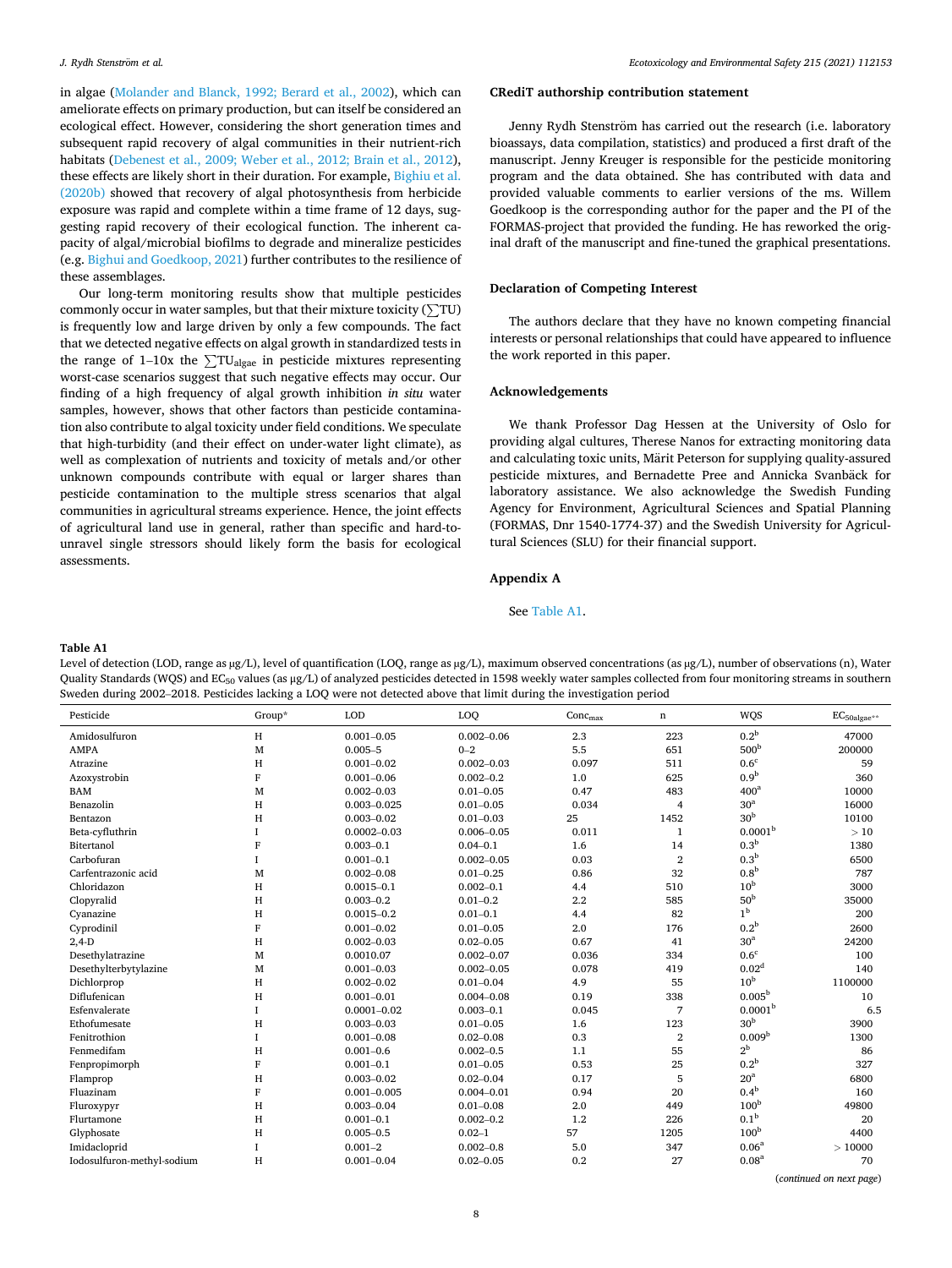#### <span id="page-8-0"></span>**Table A1** (*continued* )

| Pesticide             | Group* | <b>LOD</b>      | LOQ            | Conc <sub>max</sub> | n   | <b>WQS</b>         | $\text{EC}_{\text{50algae}^{**}}$ |
|-----------------------|--------|-----------------|----------------|---------------------|-----|--------------------|-----------------------------------|
| Isoproturon           | H      | $0.001 - 0.07$  | $0.002 - 0.01$ | 8.1                 | 781 | 0.3 <sup>b</sup>   | 13                                |
| Lindane (Gamma-HCH)   |        | $0.0001 - 0.02$ | $0.001 - 0.02$ | 0.031               | 22  | 0.02 <sup>c</sup>  | 2500                              |
| <b>MCPA</b>           | H      | $0.002 - 0.01$  | $0.01 - 0.05$  | 28                  | 776 | 1 <sup>b</sup>     | 79800                             |
| Mecoprop              | н      | $0.002 - 0.01$  | $0.01 - 0.03$  | 6.6                 | 503 | 20 <sup>b</sup>    | 237000                            |
| Metalaxyl             |        | $0.001 - 0.05$  | $0.002 - 0.1$  | 2.0                 | 563 | 60 <sup>b</sup>    | 36000                             |
| Metamitron            | H      | $0.003 - 0.05$  | $0.01 - 0.4$   | 17                  | 251 | 10 <sup>b</sup>    | 140                               |
| Metazachlor           | H      | $0.001 - 0.03$  | $0.002 - 0.06$ | 12                  | 858 | 0.2 <sup>b</sup>   | 16.2                              |
| Metribuzin            | H      | $0.0015 - 0.04$ | $0.01 - 0.1$   | 4.0                 | 335 | 0.08 <sup>b</sup>  | 20                                |
| Metsulfuron-methyl    | н      | $0.001 - 0.04$  | $0.002 - 0.05$ | 0.42                | 81  | 0.02 <sup>b</sup>  | 875                               |
| Pirimicarb            |        | $0.001 - 0.02$  | $0.002 - 0.05$ | 0.47                | 282 | 0.09 <sup>b</sup>  | 140000                            |
| Propiconazole         |        | $0.003 - 0.04$  | $0.001 - 0.2$  | 1.2                 | 237 | 7 <sup>b</sup>     | 93                                |
| Propyzamide           | H      | $0.001 - 0.05$  | $0.002 - 0.06$ | 1.8                 | 185 | 10 <sup>b</sup>    | 2800                              |
| Prosulfocarb          | H      | $0.002 - 0.05$  | $0.001 - 0.05$ | 5.0                 | 81  | 0.9 <sup>b</sup>   | 49                                |
| Quinmerac             | H      | $0.001 - 0.06$  | $0.002 - 0.06$ | 6.8                 | 844 | 100 <sup>b</sup>   | 48500                             |
| Rimsulfuron           | H      | $0.001 - 0.03$  | $0.002 - 0.12$ | 0.3                 | 24  | 0.01 <sup>b</sup>  | 1200                              |
| Sulfosulfuron         | н      | $0.001 - 0.05$  | $0.002 - 0.07$ | 0.2                 | 90  | 0.05 <sup>b</sup>  | 221                               |
| Terbuthylazine        | H      | $0.001 - 0.03$  | $0.002 - 0.03$ | 0.08                | 195 | 0.02 <sup>b</sup>  | 12                                |
| Terbutryn             | н      | $0.002 - 0.04$  | $0.006 - 0.05$ | 0.11                | 8   | 0.002 <sup>a</sup> | 2.4                               |
| Thifensulfuron-methyl | H      | $0.001 - 0.04$  | $0.002 - 0.04$ | 1.6                 | 38  | 0.05 <sup>b</sup>  | 800                               |
| Tribenuron methyl     | H      | $0.001 - 0.04$  | $0.002 - 0.05$ | 0.24                | 115 | 0.1 <sup>b</sup>   | 110                               |
| Triflusulfuron-methyl | H      | $0.001 - 0.05$  | $0.002 - 0.06$ | 0.099               | 57  | 0.03 <sup>b</sup>  | 46                                |

a) Andersson and Kreuger (2011) b) [KEMI \(2008\).](#page-9-0)

\* H=herbicide I=insecticide F=fungicide M=metabolite.

\*\* Data from PPDB (see text).

AMPA=aminomethylphosphonic acid (metabolite of glyphosate).

BAM=2,6-dichlorobensamid (metabolite of dichlobenil).

MCPA=2-methyl-4-chlorophenoxyacetic acid.

#### **References**

- Andersson M., Kreuger J. 2011. Preliminära riktvärden för växtskyddsmedel i ytvatten. Beräkning av riktvärden för 64 växtskyddsmedel som saknar svenska riktvärden. Teknisk rapport 144. Department of Soil and Environment, Swedish University of Agricultural Sciences. (In Swedish).
- [Ansara-Ross, T.M., Wepener, V., Brink, P.J., van den, Ross, M.J., 2012. Pesticides in](http://refhub.elsevier.com/S0147-6513(21)00264-5/sbref1)  [South African fresh waters. Afr. J. Aquat. Sci. 37, 1](http://refhub.elsevier.com/S0147-6513(21)00264-5/sbref1)–16.
- [Backhaus, T., Faust, M., 2012. Predictive environmental risk assessment of chemical](http://refhub.elsevier.com/S0147-6513(21)00264-5/sbref2) [mixtures: a conceptual framework. Environ. Sci. Technol. 46, 2564](http://refhub.elsevier.com/S0147-6513(21)00264-5/sbref2)–2573.
- [Backhaus, T., Faust, M., Scholze, M., Gramatica, P., Vighi, M., Grimme, L.H., 2004. Joint](http://refhub.elsevier.com/S0147-6513(21)00264-5/sbref3)  [algal toxicity of phenylurea herbicides is equally predictable by concentration](http://refhub.elsevier.com/S0147-6513(21)00264-5/sbref3) [addition and independent action. Environ. Toxicol. Chem. 23, 258](http://refhub.elsevier.com/S0147-6513(21)00264-5/sbref3)–264.
- [Belden, J.B., Gilliom, R., Lydy, M.J., 2007a. How well can we predict the toxicity of](http://refhub.elsevier.com/S0147-6513(21)00264-5/sbref4)  [pesticide mixtures to aquatic life? Integr. Environ. Assess. Manag. 3, 364](http://refhub.elsevier.com/S0147-6513(21)00264-5/sbref4)–372.
- [Belden, J.B., Gilliom, R.J., Martin, J.D., Lydy, M.J., 2007b. Relative toxicity and](http://refhub.elsevier.com/S0147-6513(21)00264-5/sbref5) [occurrence patterns of pesticide mixtures in streams draining agricultural](http://refhub.elsevier.com/S0147-6513(21)00264-5/sbref5) [watersheds dominated by corn and soybean production. Integr. Environ. Assess.](http://refhub.elsevier.com/S0147-6513(21)00264-5/sbref5)  [Manag. 3, 90](http://refhub.elsevier.com/S0147-6513(21)00264-5/sbref5)–100.
- [Berard, A., Dorigo, U., Humbert, U., Leboulanger, C., Seguin, E., 2002. Application of the](http://refhub.elsevier.com/S0147-6513(21)00264-5/sbref6)  [pollution-induced community tolerance \(PICT\) method to algal communities: its](http://refhub.elsevier.com/S0147-6513(21)00264-5/sbref6)  [values as a diagnostic tool for ecotoxicological risk assessment in the aquatic](http://refhub.elsevier.com/S0147-6513(21)00264-5/sbref6)  [environment. Int. J. Limnol. 38, 247](http://refhub.elsevier.com/S0147-6513(21)00264-5/sbref6)–261 (In French).
- [Bighiu, M.A., Goedkoop, W., 2021. Interactions with freshwater biofilms cause rapid](http://refhub.elsevier.com/S0147-6513(21)00264-5/sbref7) [removal of common herbicides through degradation](http://refhub.elsevier.com/S0147-6513(21)00264-5/sbref7) – evidence from microcosm [studies. Environ. Sci.: Process. Impacts 23, 66](http://refhub.elsevier.com/S0147-6513(21)00264-5/sbref7)–72.
- [Bighiu, M.A., Gottschalk, S., Arrhenius, Å., Goedkoop, W., 2020a. Pesticide mixtures](http://refhub.elsevier.com/S0147-6513(21)00264-5/sbref8) [cause short-term, reversible effects on the function of autotrophic periphyton](http://refhub.elsevier.com/S0147-6513(21)00264-5/sbref8) [assemblages: pesticide mixture effects on biofilm structure and function. Environ.](http://refhub.elsevier.com/S0147-6513(21)00264-5/sbref8) [Toxicol. Chem. 39, 1367](http://refhub.elsevier.com/S0147-6513(21)00264-5/sbref8)–1374.
- Bighiu, M.A., Höss, [S., Traunspurger, W., Kahlert, M., Goedkoop, W., 2020b. Limited](http://refhub.elsevier.com/S0147-6513(21)00264-5/sbref9) [effects of pesticides on stream macroinvertebrates, biofilm nematodes, and algae in](http://refhub.elsevier.com/S0147-6513(21)00264-5/sbref9)  [intensive agricultural landscapes in Sweden. Water Res. 174, 115640](http://refhub.elsevier.com/S0147-6513(21)00264-5/sbref9).
- Boye, K., Lindström, B., Boström, G., Kreuger, J., 2019. Long-term data from the Swedish [national environmental monitoring program of pesticides in surface waters.](http://refhub.elsevier.com/S0147-6513(21)00264-5/sbref10) [J. Environ. Qual. 48, 1109](http://refhub.elsevier.com/S0147-6513(21)00264-5/sbref10)–1119.
- [Brain, R., Arnie, J., Porch, J., Hosmer, A., 2012. Recovery of photosynthesis and growth](http://refhub.elsevier.com/S0147-6513(21)00264-5/sbref11)  [rate in green, blue-green, and diatom algae after exposure to atrazine. Environ.](http://refhub.elsevier.com/S0147-6513(21)00264-5/sbref11) [Toxicol. Chem. 31, 2572](http://refhub.elsevier.com/S0147-6513(21)00264-5/sbref11)–2581.
- Brock, TCM, Lahr, J., Brink, PJ van den. 2000. Ecological Risks of Pesticides in Freshwater Ecosystems. Part 1: Herbicides. Alterra Report 088, Wageningen, The Netherlands.
- [Brown, C.D., van Beinum, W., 2009. Pesticide transport via sub-surface drains in Europe.](http://refhub.elsevier.com/S0147-6513(21)00264-5/sbref12)  [Environ. Pollut. 157, 3314](http://refhub.elsevier.com/S0147-6513(21)00264-5/sbref12)–3324.
- [Bundschuh, M., Goedkoop, W., Kreuger, J., 2014. Evaluation of pesticide monitoring](http://refhub.elsevier.com/S0147-6513(21)00264-5/sbref13)  [strategies in agricultural streams based on the toxic-unit concept](http://refhub.elsevier.com/S0147-6513(21)00264-5/sbref13)––Experiences from [long-term measurements. Sci. Total Environ. 484, 84](http://refhub.elsevier.com/S0147-6513(21)00264-5/sbref13)–91.

[Cedergreen, N., Christensen, A.M., Kamper, A., Kudsk, P., Mathiassen, S.K., Streibig, J.C.,](http://refhub.elsevier.com/S0147-6513(21)00264-5/sbref14)  [Sorensen, H., 2008. A review of independent action compared to concentration](http://refhub.elsevier.com/S0147-6513(21)00264-5/sbref14)

[addition as reference models for mixtures of compounds with different molecular](http://refhub.elsevier.com/S0147-6513(21)00264-5/sbref14)  [target sites. Environ. Toxicol. Chem. 27, 1621](http://refhub.elsevier.com/S0147-6513(21)00264-5/sbref14)–1632.

- [Debenest, T., Pinelli, E., Coste, M., Silvestre, J., Mazzella, N., Madigou, C., Delmas, F.,](http://refhub.elsevier.com/S0147-6513(21)00264-5/sbref15) [2009. Sensitivity of freshwater periphytic diatoms to agricultural herbicides. Aquat.](http://refhub.elsevier.com/S0147-6513(21)00264-5/sbref15)  [Toxicol. 93, 11](http://refhub.elsevier.com/S0147-6513(21)00264-5/sbref15)–17.
- [DeLorenzo, M., Scott, G., Ross, P., 1999. Effects of the agricultural pesticides atrazine,](http://refhub.elsevier.com/S0147-6513(21)00264-5/sbref16)  [deethylatrazine, endosulfan and chlorpyrifos on an estuarine microbial food web.](http://refhub.elsevier.com/S0147-6513(21)00264-5/sbref16) [Environ. Toxicol. Chem. 18, 2824](http://refhub.elsevier.com/S0147-6513(21)00264-5/sbref16)–2835.
- [DeLorenzo, M., Scott, G., Ross, P., 2001. Toxicity of pesticides to aquatic](http://refhub.elsevier.com/S0147-6513(21)00264-5/sbref17)  [microorganisms: a review. Environ. Toxicol. Chem. 20, 84](http://refhub.elsevier.com/S0147-6513(21)00264-5/sbref17)–98.
- EU. 2000. Directive 2000/60/EC of the European Parliament and of the Council 2000. Official Journal of the European Union.
- EU. 2008. Priority Substances and Certain other Pollutants according to Annex II of Directive 2008/105/EC. 〈[http://ec.europa.eu/environment/water/water-framewo](http://ec.europa.eu/environment/water/water-framework/priority_substances.htm) [rk/priority\\_substances.htm](http://ec.europa.eu/environment/water/water-framework/priority_substances.htm)〉.
- [EU, 2011. Implementing regulation \(EC\) No 1107/2009 of the European Parliament and](http://refhub.elsevier.com/S0147-6513(21)00264-5/sbref18)  [of the Council as regards uniform principles for evaluation and authorisation of plant](http://refhub.elsevier.com/S0147-6513(21)00264-5/sbref18)  [protection products. J. Eur. 2011 \(L155\), 127](http://refhub.elsevier.com/S0147-6513(21)00264-5/sbref18)–175.
- EU. 2013. Directive 2013/39/EU of the European Parliament and of the Council. 2013. Official Journal of the European Union.
- [Faust, M., Altenburger, R., Backhaus, T., Blanck, W., Boedeker, W., Gramatica, P.,](http://refhub.elsevier.com/S0147-6513(21)00264-5/sbref19)  [Hamer, V., Scholze, M., Vighi, M., Grimme, L.H., 2001. Predicting the joint algal](http://refhub.elsevier.com/S0147-6513(21)00264-5/sbref19)  toxicity of multi-component *s*[-triazine mixtures at low effect concentrations of](http://refhub.elsevier.com/S0147-6513(21)00264-5/sbref19)  [individual toxicants. Aquat. Toxicol. 56, 13](http://refhub.elsevier.com/S0147-6513(21)00264-5/sbref19)–32.
- [Fleeger, J.W., Carman, K.R., Nisbet, R.M., 2003. Indirect effects of contaminants in](http://refhub.elsevier.com/S0147-6513(21)00264-5/sbref20) [aquatic ecosystems. Sci. Total Environ. 317, 207](http://refhub.elsevier.com/S0147-6513(21)00264-5/sbref20)–233.
- Gardeström, J., Ermold, M., Goedkoop, W., Mc, Kie, B., McKie, B.G., 2015. Disturbance [history influences stressor impacts: effects of a fungicide and nutrients on microbial](http://refhub.elsevier.com/S0147-6513(21)00264-5/sbref21)  [diversity and litter decomposition. Freshw. Biol. 61, 2171](http://refhub.elsevier.com/S0147-6513(21)00264-5/sbref21)–2184.
- [Gilliom, R., 2007. Pesticides in U.S. streams and groundwater. Environ. Sci. Technol. 41,](http://refhub.elsevier.com/S0147-6513(21)00264-5/sbref22)  [3407](http://refhub.elsevier.com/S0147-6513(21)00264-5/sbref22)–3413.
- [Gustavsson, M., Kreuger, J., Bundschuh, M., Backhaus, T., 2017. Pesticide mixtures in](http://refhub.elsevier.com/S0147-6513(21)00264-5/sbref23) [the Swedish streams: environmental risks, contributions of individual compounds](http://refhub.elsevier.com/S0147-6513(21)00264-5/sbref23)  [and consequences of single-substance oriented risk mitigation. Sc. Total Environ.](http://refhub.elsevier.com/S0147-6513(21)00264-5/sbref23) [593, 973](http://refhub.elsevier.com/S0147-6513(21)00264-5/sbref23)–983.
- [Heckman, L.H., Friberg, N., 2005. Macroinvertebrate community response to pulse](http://refhub.elsevier.com/S0147-6513(21)00264-5/sbref24) [exposure with the insecticide lambda-cyhalothrin in stream mesocosms. Environ.](http://refhub.elsevier.com/S0147-6513(21)00264-5/sbref24)  [Toxicol. Chem. 24, 582](http://refhub.elsevier.com/S0147-6513(21)00264-5/sbref24)–590.
- [Jansson, C., Kreuger, J., 2010. Multiresidue analysis of 95 pesticides at low nanogram/](http://refhub.elsevier.com/S0147-6513(21)00264-5/sbref25)  [liter levels in surface waters using online preconcentration and high performance](http://refhub.elsevier.com/S0147-6513(21)00264-5/sbref25)  [liquid chromatography/tandem mass spectrometry. J. AOAC Int. 93, 1732](http://refhub.elsevier.com/S0147-6513(21)00264-5/sbref25)–1747.
- [Junghans, M., Backhaus, T., Faust, M., Scholze, M., Grimme, L.H., 2003. Predictability of](http://refhub.elsevier.com/S0147-6513(21)00264-5/sbref26)  [combined effects of eight chloroacetanilide herbicides on algal reproduction. Pest](http://refhub.elsevier.com/S0147-6513(21)00264-5/sbref26) [Manag. Sci. 59, 1101](http://refhub.elsevier.com/S0147-6513(21)00264-5/sbref26)–1110.
- [Junghans, M., Backhaus, T., Faust, M., Scholze, M., Grimme, L.H., 2006. Application and](http://refhub.elsevier.com/S0147-6513(21)00264-5/sbref27)  [validation of approaches for the predictive hazard assessment of realistic pesticide](http://refhub.elsevier.com/S0147-6513(21)00264-5/sbref27)  [mixtures. Aquat. Toxicol. 76, 93](http://refhub.elsevier.com/S0147-6513(21)00264-5/sbref27)–110.
- [Kattwinkel, M., Kühne, J.-V., Foit, K., Liess, M., 2011. Climate change, agricultural](http://refhub.elsevier.com/S0147-6513(21)00264-5/sbref28)  [insecticide exposure, and risks for freshwater communities. Ecol. Appl. 21,](http://refhub.elsevier.com/S0147-6513(21)00264-5/sbref28)  [2068](http://refhub.elsevier.com/S0147-6513(21)00264-5/sbref28)–2081.